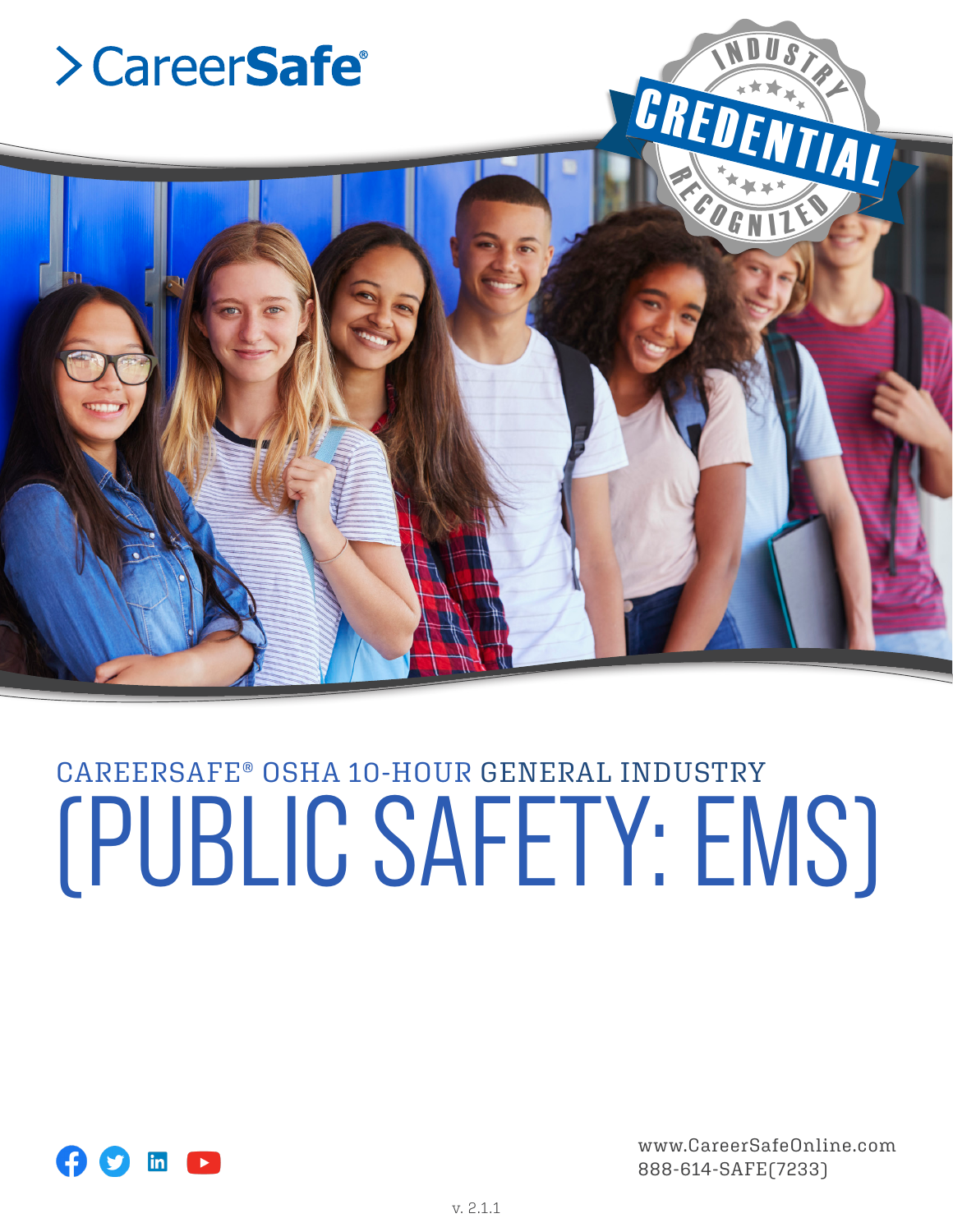# **CAREERSAFE: THE NATIONAL YOUTH SAFETY INITIATIVE**

The CareerSafe® Online program is the first of its kind. It is an interactive, Y2Y (Youth To Youth) online program that addresses the high priority safety training needs of young workers. With the CareerSafe® philosophy, "StartSafe. StaySafe.", students will learn about their rights and responsibilities in the workplace and gain valuable knowledge about how they can protect themselves and others. Throughout the program, students explore a wide range of occupational safety and health topics including Introduction to OSHA, common physical and health hazards, hazard identification, and how to protect themselves from hazards, all intended to help them StartSafe. StaySafe.®

## **NEED FOR CAREERSAFE®**

Every five days, one teen is killed on the job. According to the National Institute of Occupational Safety and Health (NIOSH) there are about 70 work-related fatalities each year among this young worker population. Additionally, more than 200,000 young workers are injured on the job annually. Further, 70,000 of them require emergency room treatment. In fact, data from the Centers of Disease Control and Prevention (CDC) indicate that young workers have the highest rates of work-related deaths, injuries and illnesses.

## **WHAT DO STUDENTS SAY?**

STUDENTS ENROLLED *1.6 MILLION*

EDUCATIONAL INSTITUTIONS *OVER 700*

#### Student feedback shows...

Based on a poll of 37,800 students that completed the General Industry course, students overwhelmingly praise the CareerSafe® online program as being efficient and effective. The feedback collected from students allows CareerSafe® to keep our courses as engaging as they are informative and ensures that every student is getting the most out of their safety training.

*95% said they would recommend this training to other young workers*

*99% agreed the program will help them identify hazards*

*95% said the program was easy to use*



## **TESTING AND COMPLETION**

Each topic contains a brief assessment, which must be successfully completed before the topic is marked complete. Once all topics have been viewed and the corresponding assessments are passed, there is a comprehensive final assessment. Students must complete the course within 6 months and pass the final assessment with a 70% score or higher within three (3) attempts. If a student does not pass, they will be given one (1) course reset and must start from the beginning. Students must complete all required course material including the course survey to receive the credential. Once the student successfully completes the course a printable certificate is available. The student will also receive their OSHA 10-Hour General Industry card by mail 1–3 weeks after completion. If the student fails to enroll the course within 1 year of the purchase date, the voucher will expire and the course will become unavailable.

 $\bigcap$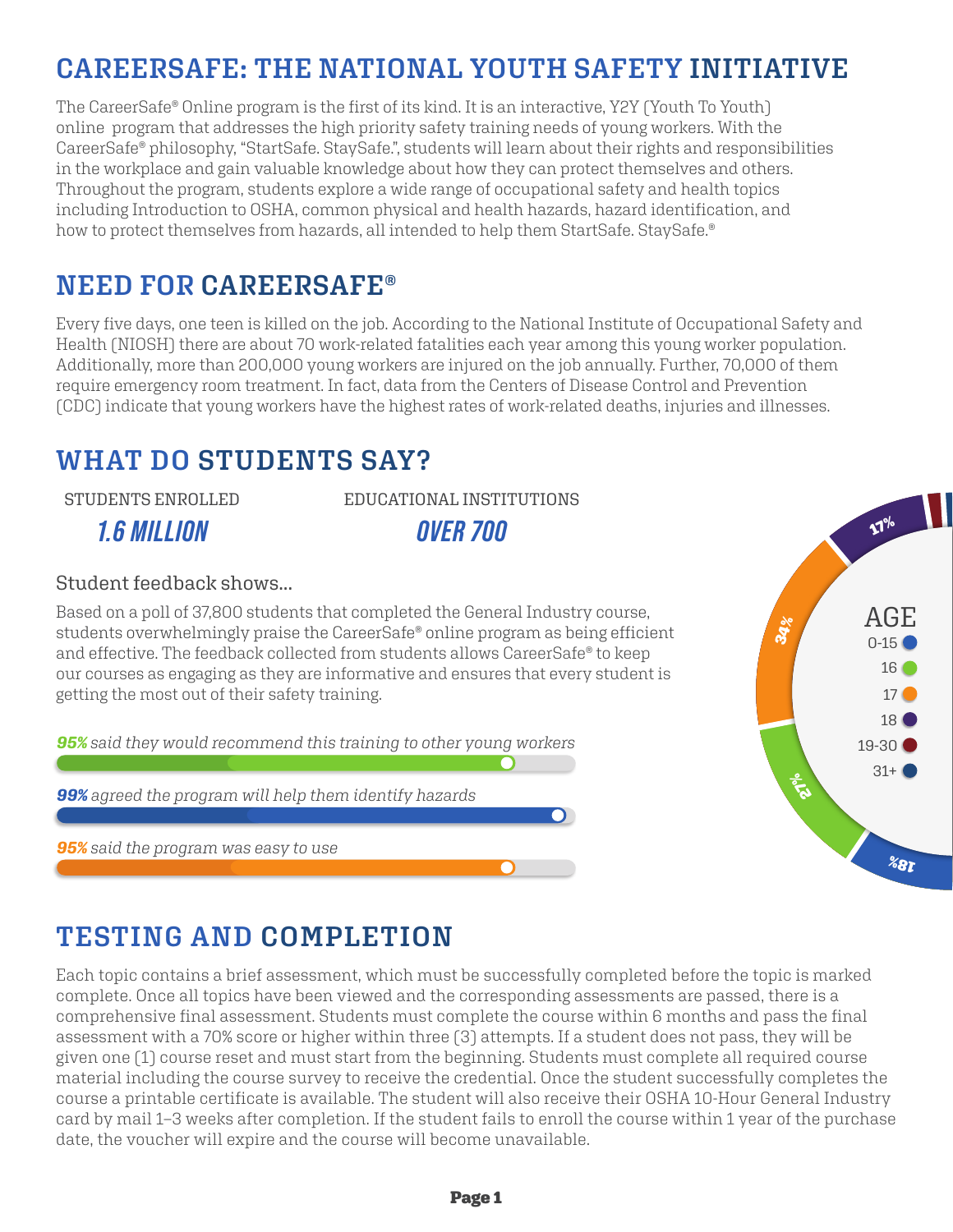# **COURSE OVERVIEW**

CareerSafe's® OSHA 10-Hour General Industry (Public Safety: EMS) course consists of interactive topics discussing various safety tips and procedures one should follow in the workplace. The General Industry (Public Safety: EMS) course is perfect for the emergency medical services industry.

#### **Required Topics:**

Introduction to OSHA Walking-Working Surfaces Emergency Action Plans and Fire Protection Avoiding Electrocution Hazards Personal Protective Equipment (PPE) Hazard Communication

#### **Supplemental Topics:**

Health Insurance Portability & Accountability Act (HIPAA)

Bloodborne Pathogens Ergonomics Safety & Health Programs Safe Driving Practices Infection Control (EMS) EMS-Specific Hazards

Industrial Hygiene Preventing Workplace Violence

#### **INTRODUCTION TO OSHA** (60 minutes)

Given OSHA historical events and current information, the student will be able to explain the importance of OSHA in providing a safe and healthful workplace to workers covered by OSHA.

- *Explain why OSHA is important to workers.*
- *Explain worker rights under OSHA.*
- *Discuss employer responsibilities under OSHA.*
- *Discuss the use of OSHA standards.*
- *Explain how OSHA inspections are conducted.*
- *Utilize helpful worker safety and health resources.*

#### **WALKING-WORKING SURFACES** (60 minutes)

Given the various walking-working surface types, the student will be able to protect themselves from walking-working hazards including fall hazards.

- *Identify hazards in the workplace associated with walking and working surfaces.*
- *Identify best practices for eliminating or controlling hazards associated with walking and working surfaces in the workplace.*
- *Recognize employer requirements to protect workers from walking and working surface hazards.*

#### **EMERGENCY ACTION PLANS AND FIRE PROTECTION** (60 minutes)

Given current OSHA and industry information regarding worksite illnesses, injuries, and/or fatalities, the student will be able to recognize hazards and best practices associated with emergency action plans, fire prevention plans fire protection, and exit routes.

- *Recognize benefits of an Emergency Action Plan.*
- *Identify elements of Fire Protection Plan.*
- *Identify conditions under which evacuation actions may be necessary in an emergency situation.*
- *Identify conditions under which shelter-in-place may be necessary in an emergency situation.*
- *Identify characteristics of an effective emergency escape route.*
- *Recognize the five types of fire extinguishers, including the types of fires they can extinguish.*
- *Review requirements for proper maintenance of portable fire extinguishers.*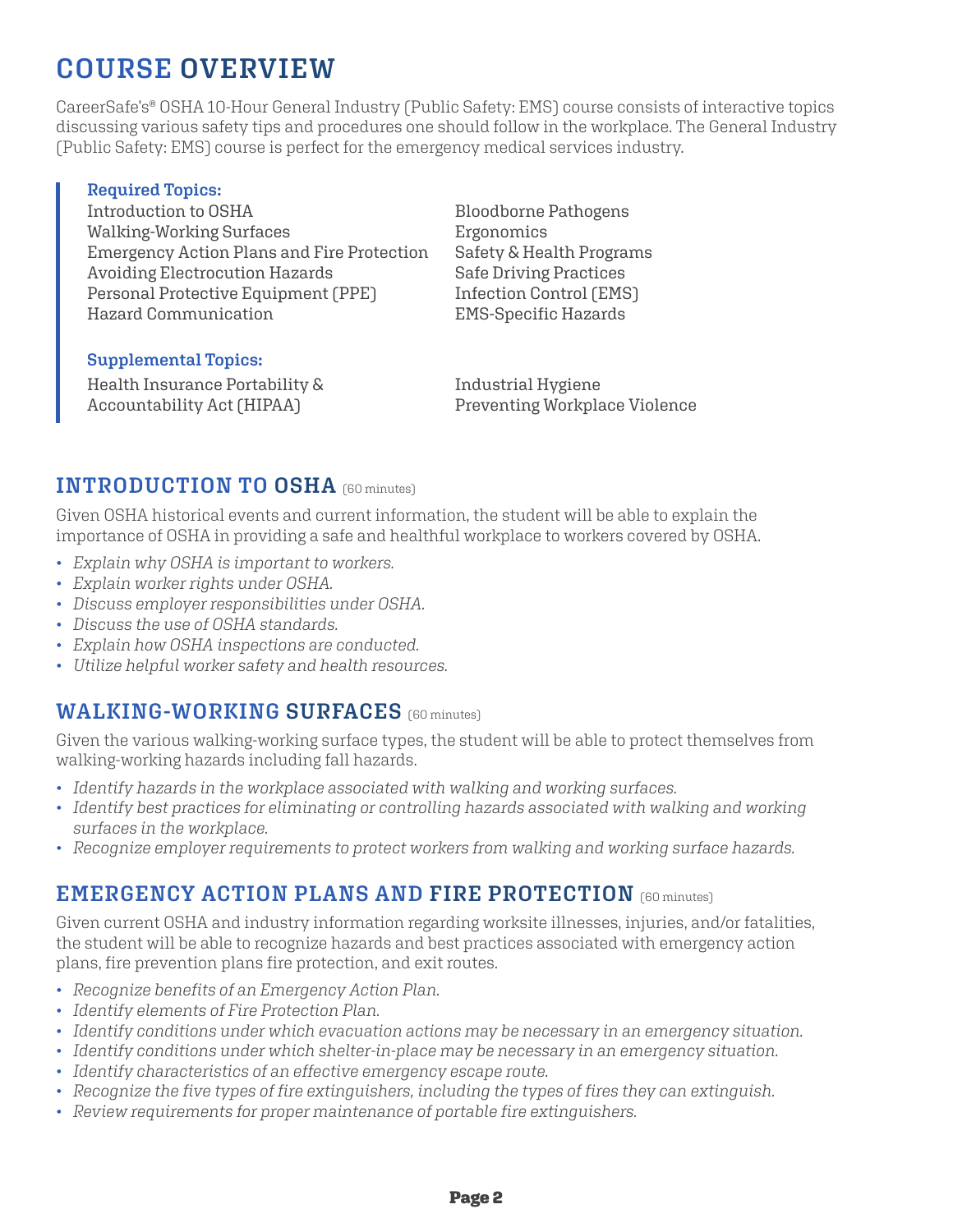### **AVOIDING ELECTROCUTION HAZARDS** (60 minutes)

Given current OSHA and industry information regarding worksite illnesses, injuries and/or fatalities, the student will be able to recognize electrocution hazards in general industry.

- *Identify major electrical hazards.*
- *Describe types of electrical hazards.*
- *Describe electrical protection methods.*
- *Recognize employer requirements to protect workers from electrical hazards.*

## **PERSONAL PROTECTIVE EQUIPMENT (PPE)** (60 minutes)

Given current OSHA and industry information regarding general industry worksite illnesses, injuries, and/or fatalities, the student will be able to recognize hazards associated with personal protective equipment.

- *Explain why PPE is important.*
- *List employer responsibilities with regard to PPE and employee safety.*
- *List the different types of PPE.*
- *Describe how to safely don and remove PPE.*
- *List the sequence in which PPE should be donned and removed.*
- *Evaluate information on the selection and use of PPE in healthcare settings.*

#### **HAZARD COMMUNICATION** (60 minutes)

Given current OSHA and general industry information regarding worksite illnesses, injuries, and/or fatalities, the student will be able to recognize responsibilities related to hazard communications, including Global Harmonizing System (GHS) requirements.

- *Identify the employer's responsibilities under the HCS, including training requirements.*
- *Identify components of a Hazard Communication program.*
- *Describe requirements of the different types of Hazard Communication labels.*
- *Locate pertinent information about chemicals on labels, including other forms of hazard communication, to ensure "right to understanding" provisions of GHS requirements.*

#### **BLOODBORNE PATHOGENS** [60 minutes]

Given current OSHA and industry information regarding general industry worksite illnesses, injuries & fatalities, the student will be able to recognize hazards associated with working with bloodborne pathogens in the workplace.

- *Identify OSHA requirements pertaining to bloodborne pathogens.*
- *Recognize the common types of exposure to bloodborne pathogens.*
- *List the potential routes of exposures from bloodborne pathogens.*
- *Identify the risks associated with Human Immunodeficiency Virus (HIV), Hepatitis B and Hepatitis C Virus.*
- *Identify methods of preventing transmission of pathogens and managing occupational exposures.*
- *Restate methods for safe disposal of sharps.*
- *Recount steps which should be taken in the event of an exposure to a potential bloodborne pathogen.*

#### **ERGONOMICS** (30 minutes)

Given current OSHA and industry information regarding worksite ergonomic injuries, the student will be able to recognize ergonomic hazards and select solutions which prevent injuries from occurring.

- *Recognize risk factors associated with work-related musculoskeletal disorders (MSD)s.*
- *Identify good posture.*
- *Describe safe lifting techniques.*
- *Identify ergonomic control methods for eliminating/reducing work-related MSDs.*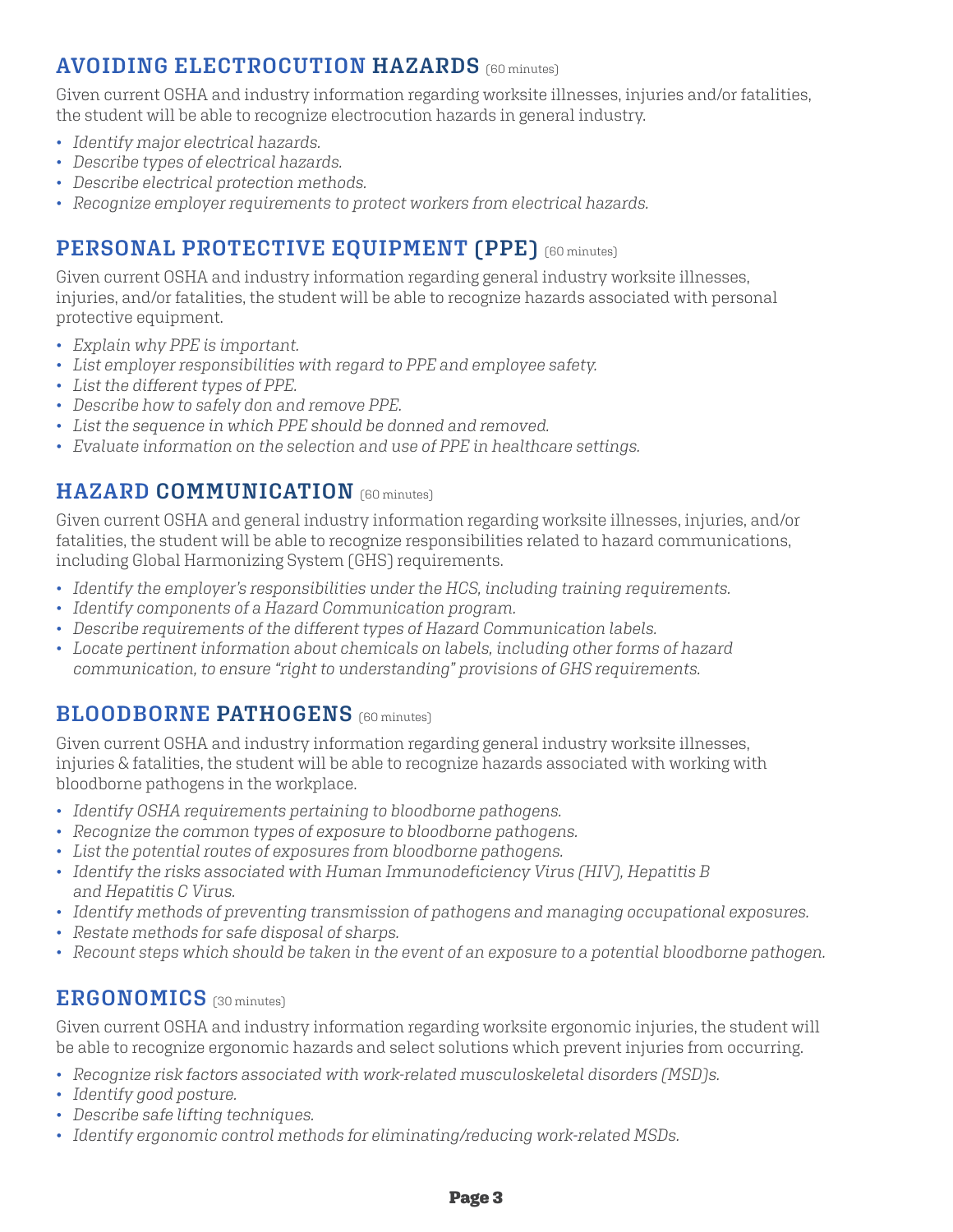### **SAFETY AND HEALTH PROGRAMS** (30 minutes)

Given current OSHA and general industry information regarding worksite illnesses, injuries, and/or fatalities, the student will be able to recognize responsibilities related to safety and health in the workplace.

- *Recognize the costs of workplace accidents.*
- *Recognize the benefits of implementing an effective safety and health program.*
- *Describe the elements of an effective safety and health program.*
- *Identify three methods to prevent workplace hazards.*

#### **SAFE DRIVING PRACTICES** [30 minutes]

Given current OSHA and industry information regarding general industry worksite illnesses, injuries, and/or fatalities, the student will be able to recognize hazards associated with driving.

- *Identify the number one cause of death for U.S. teens.*
- *List eight risk factors for young drivers.*
- *Identify the biggest risk factor for young drivers.*
- *Define distracted driving.*
- *Provide examples and/or causes of distracted driving.*
- *Identify the biggest risk factor for distracted driving.*
- *Discuss the risk of having other young passengers in the car.*
- *List some actions employers should take to keep employees safe while driving.*
- *List some actions employees can take to safely drive on the job.*

#### **INFECTION CONTROL (EMS)** (30 minutes)

Given current OSHA and industry information regarding general industry worksite illnesses, injuries, and/or fatalities, the student will be able to recognize hazards associated with healthcare-associated infections, how they are spread, and how to control their spread.

- *Define microorganisms.*
- *Describe the chain of infection.*
- *Describe the modes of transmission of healthcare-associated infections.*
- *Recount how to control the spread of healthcare-associated infections through the safe handling of potentially contaminated equipment or surfaces in the patient environment.*

#### **EMS-SPECIFIC HAZARDS** (60 minutes)

Given current OSHA and general industry information regarding worksite illnesses, injuries, and/or fatalities, the student will be able to recognize hazards associated with the emergency medical services industry.

- *Recall the skills required for EMS provider safety.*
- *Contrast how mindsets increase or decrease EMS safety.*
- *Identify vehicle and transportation hazards.*
- *List best practices to reduce transportation hazards.*
- *Name the categories of potential hazards when assessing scenes.*
- *Describe tactics to minimize hazards when arriving at a scene.*
- *Recognize the hazards associated with patient and equipment handling.*
- *Select best practices for safe patient handling.*
- *Identify the causes and symptoms of stress.*
- *Restate strategies and tactics for stress management.*
- *Recognize EMS career-related hazards..*